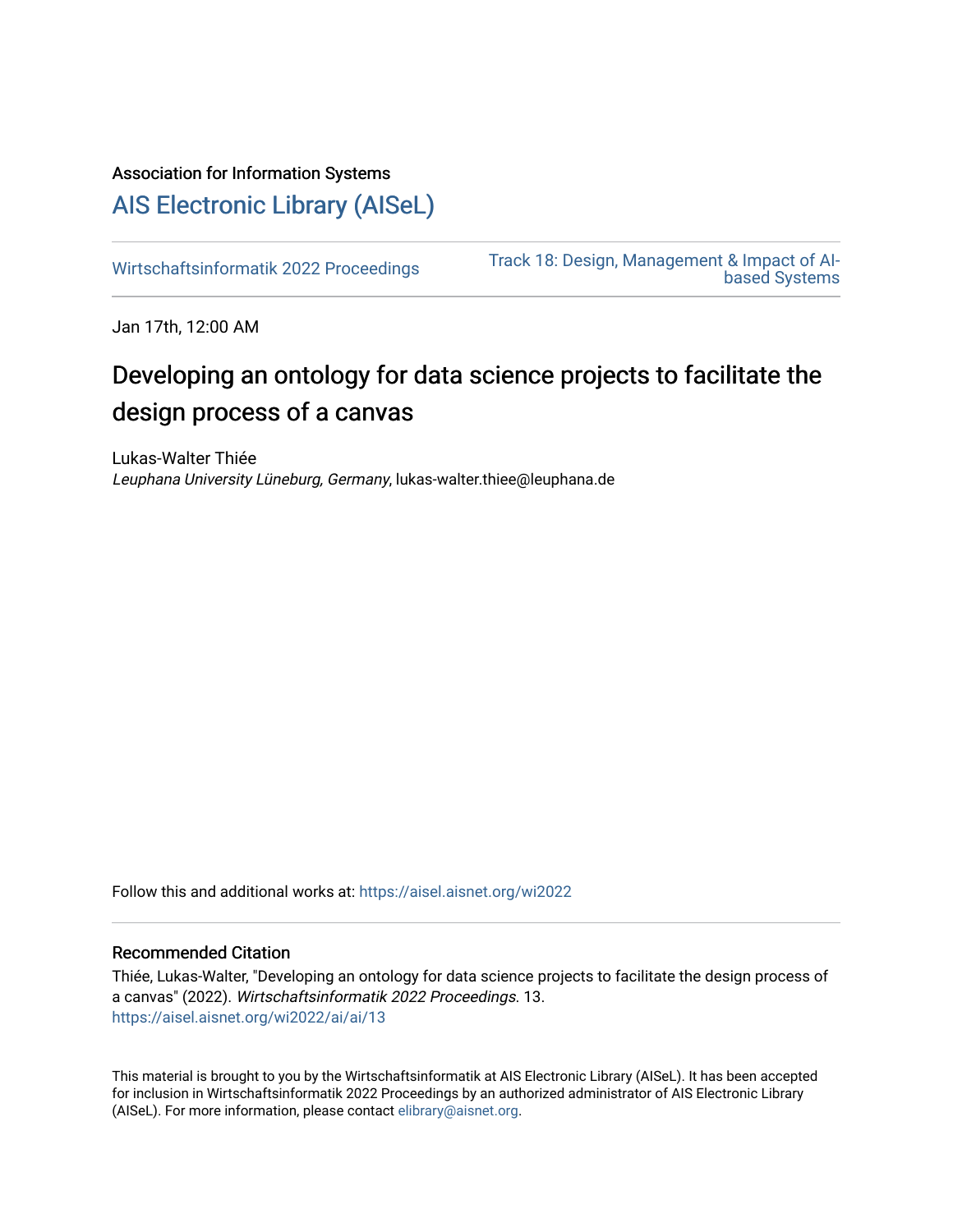## **Developing an ontology for data science projects to facilitate the design process of a canvas**

Lukas-Walter Thiée<sup>1</sup>

<sup>1</sup> Leuphana Universität Lüneburg, Institute for Information Systems, Lüneburg, Germany lukas-walter.thiee@leuphana.de

**Abstract.** Data science projects can become very complex, due to the complexity of their content, but also due to the nature and composition of their stakeholders. There are several approaches to remedy this, e.g., canvases, which support ideation and common understanding. However, previous approaches are limited to single details or abstract too much, so that it is difficult to carry out entire projects successfully based on them. This paper describes one part of the design process, namely the derivation of the underlying ontology, of a new canvas that integrates both the overall project and detail steps. The ontology is mainly derived from CRISP-DM, literature review and project work.

**Keywords:** Data science project, Machine learning, Canvas, Ontology

#### **1 Introduction**

With the advent of powerful local and cloud hardware, open source software, and even online collaboration tools for big data projects, e.g., Google Colab, data science (DS) should be within reach for all the interested. However, machine learning (ML) and artificial intelligence (AI) are still elusive topics for many companies and individuals. These information systems (IS) topics, nevertheless, are not only important drivers for the optimization of existing products and business processes, but also for the (digital) transformation and foundation of companies. So far-reaching, in fact, that data has been called a new commodity [1]. In order to take part in data science (DS), organizations start their own data-driven projects and due to the complexity of these projects they "need clear and structured guidance at the beginning of the innovation process to formulate and communicate business ideas with data" [2]. Therefore, standard processes have been suggested [3], maturity models have been developed [4], and competency profiles have also been proposed [5]. Yet, there is no generally accepted definition of DS and the discipline's practice. A major obstacle in the projects is the high spread of data literacy among the stakeholders, which hinders the process of value generation [6]. One approach to make the entry and execution of complex projects easier are canvases, such as the Business Model Canvas [7]. Canvases are boundary objects to facilitate teamwork and generate common understanding of complex topics. For the overarching field of DS, several canvas approaches have been proposed in recent years, for example the 'Machine Learning Canvas' [8], the 'Key Activity Canvas' [9], or the 'Data Value

17th International Conference on Wirtschaftsinformatik, February 2022, Nürnberg, Germany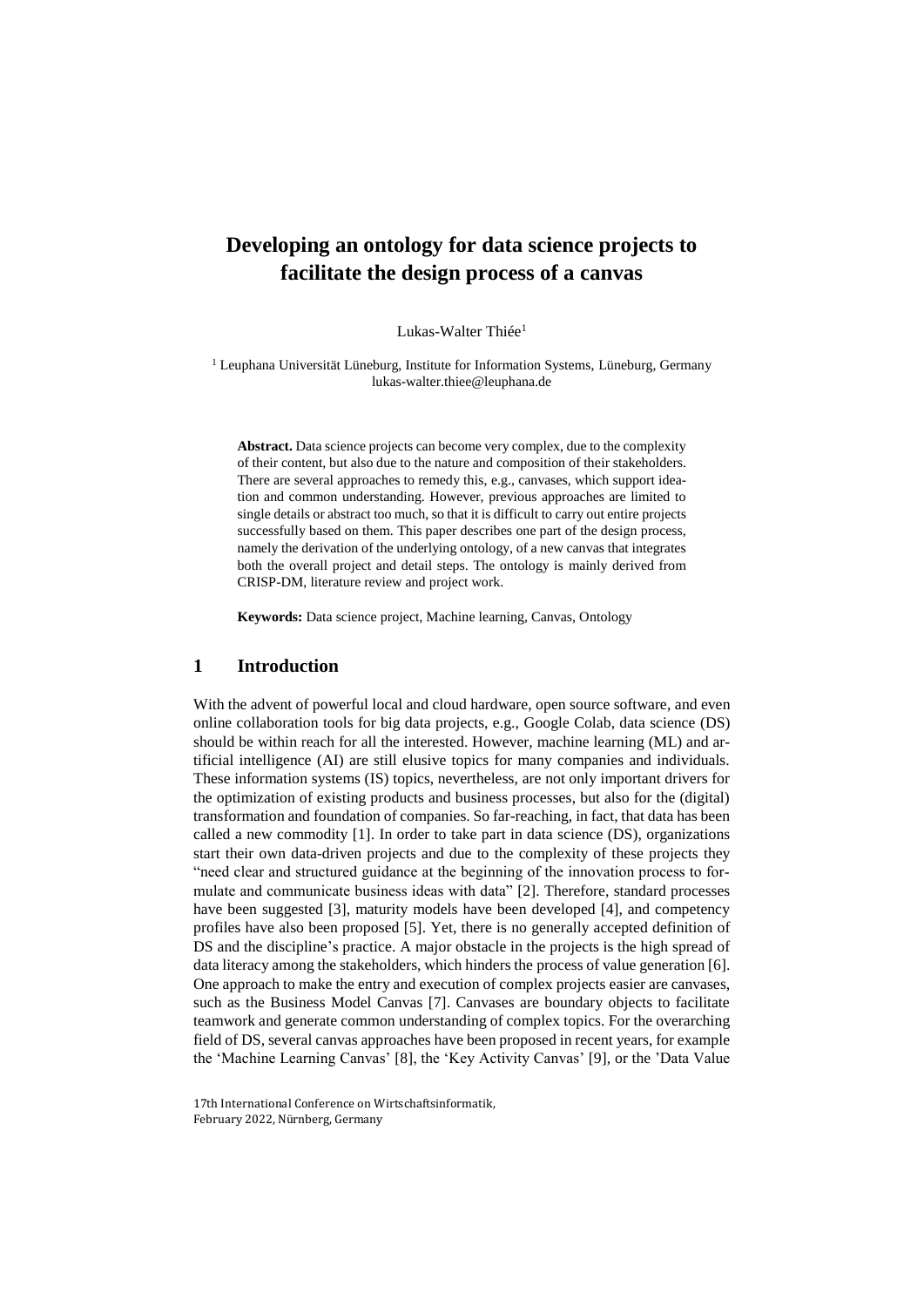Map' [10]. These tools offer support in various phases of a DS project. Most approaches focus on identifying potential before project start. However, it remains unclear how to get from this ideation to concrete tasks in the course of the project. The challenge is that most approaches are structured in such a way that they either address a specific part, e.g., ideation, thus ignoring the overall project, or they look at the overall project very generically, e.g., project justification and budgeting, so that the necessary level of detail is not achieved. Accordingly, an approach that integrates the standard process, i.e., CRISP-DM [3], is missing. Therefore, the question underlying this research project is "*What does a joint working tool, i.e., canvas, need to look like that supports teams during initial and subsequent tasks of ML projects in line with standard data science processes?*" The goal is to design a canvas for DS projects, especially suitable for small organizations. The contribution of this research project is in combining both an integrative view of the overall project and an appropriate level of detail in the individual sections, thus addressing the dichotomy between holistic and compact. This paper presents the derivation of the design requirements and the development of the underlying ontology to facilitate the design process of a canvas.

#### **2 Related Work and Methodology**

The approach of using a canvas to facilitate the development of ML or AI solutions has been prominent in IS research in recent years. At its core, most contributions try to support (parts of) the process from data exploration and ideation to a concrete business value. Four categories of such canvases with different thematic foci, namely *ML/DS*, *(AI) Project*, *Data Value*, and *Data Source*, have been identified in prior work [11], as shown in Table 1.

| Focus        | Year | Source            | <b>Canvas Artifact</b>               |
|--------------|------|-------------------|--------------------------------------|
| ML/DS        | 2018 | [12]              | The ML Canvas (Big Data MBA Version) |
| ML/DS        | 2018 | [12]              | Hypothesis Development Canvas v1.1   |
| ML/DS        | 2019 | [8]               | Machine Learning Canvas v0.4         |
| ML/DS        | 2020 | [9]               | <b>Key Activity Canvas</b>           |
| ML/DS        | 2020 | [13]              | <b>ML</b> Lifecycle Canvas           |
| (AI) Project | 2017 | [14]              | <b>Digitalization Canvas</b>         |
| (AI) Project | 2018 | [15]              | AI Canvas                            |
| (AI) Project | 2018 | [16]              | AI Canvas                            |
| (AI) Project | 2019 | [17]              | AI Project Canvas                    |
| (AI) Project | 2020 | [18]              | AI performance canvas (prototype)    |
| (AI) Project | 2020 | [19]              | Canvas for the use of AI             |
| (AI) Project | 2021 | [20]              | Enterprise AI Canvas                 |
| Data Value   | 2016 | [21]              | Data Canvas: Data-Need Fit           |
| Data Value   | 2017 | [10]              | Data Value Map                       |
| Data Value   | 2019 | [6]               | Data Innovation Board                |
| Data Value   | 2020 | $\lceil 2 \rceil$ | Data Product Canvas                  |
| Data Source  | 2019 | [22]              | Data Collection Map                  |
| Data Source  | 2019 | [23]              | Data Insight Generator               |

**Table 1.** Canvas artifacts with different foci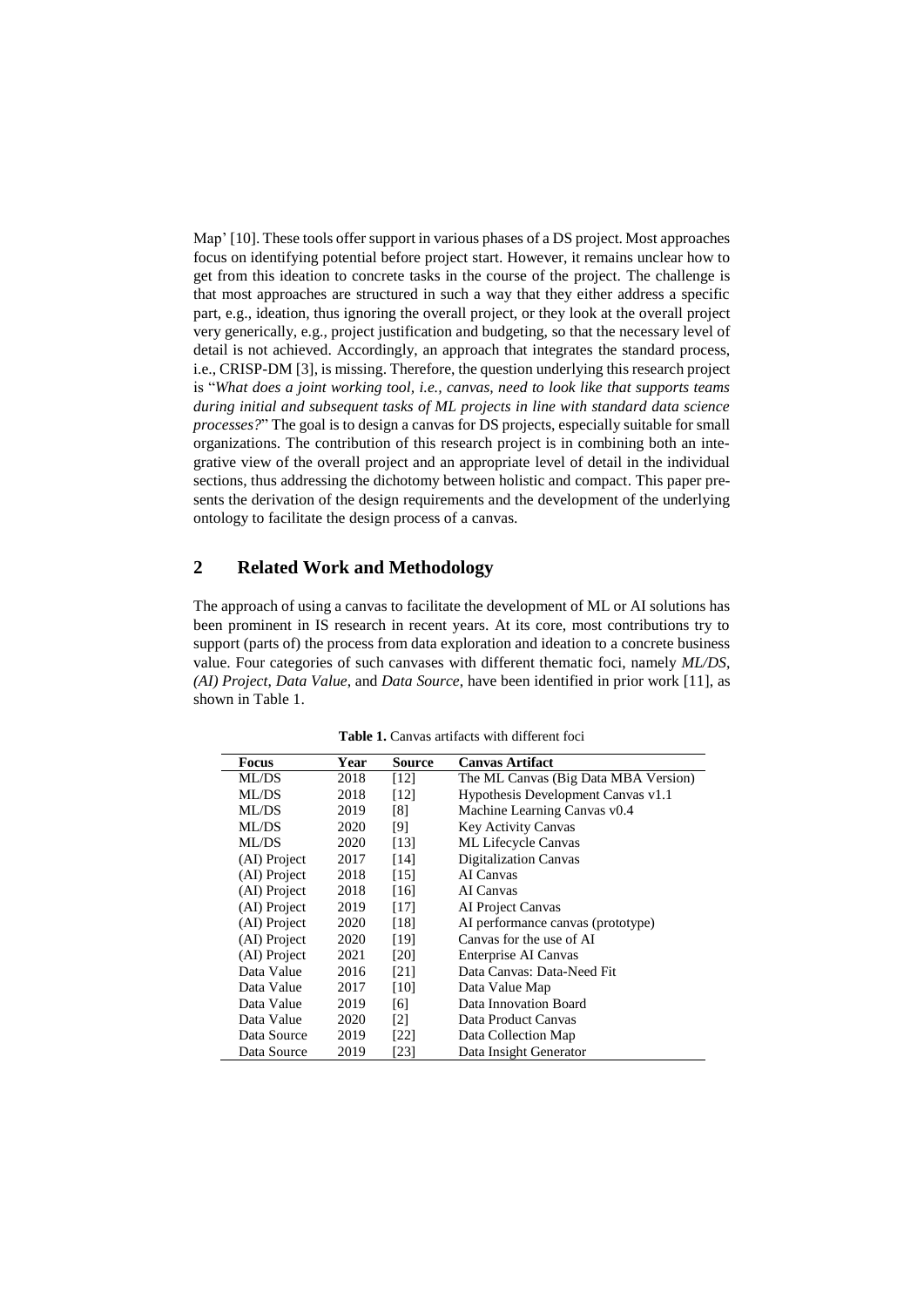All of these practice and scientific artifacts are intended as initial tools for generating ideas and/or as a communication platform at the beginning of DS projects. Although many of the approaches include parts of standard processes, such as the 'Data Preparation' phase, there is no explicit alignment between canvas and project progress, i.e., subsequent tasks after project initiation.

The literature review preceding this work posed the research question '*Which canvas models, that address ML or AI implementation, are available, and which contents do they cover?*' The answering of the latter resulted in a catalog of 163 fields with 287 (non-exclusive) questions categorized in a total of 11 categories and 39 subgroups. On the one hand this catalog with its categories is a good starting point for DS projects, on the other hand it also shows that there are still areas that are underrepresented, such as the connection between data preparation and modeling. Thus, the review is not only suitable as a basis for the following design part of an own canvas, but also shows where a new content focus must be set.

The methodological approach of this research follows the design-science paradigm, which at its core seeks to create useful (IS) artifacts through creative problem-solving techniques, thereby enhancing the scientific corpus and practical utility [24]. Since design science is meant to solve an observed (organizational) problem [25], we formulate the problem statement in two parts: (1) *Existing canvases and process models are not aligned, which makes it hard for organizations to use them coherently* and (2) *existing canvases either only focus on parts of the whole project or lack a level of detail, when they take an abstract view on the whole project, which makes it difficult to get to successful solutions*. Wirth and Hipp have already addressed this dilemma between detailed (exhaustiveness) and generic (parsimony) process descriptions [3]. We therefore propose the design requirements for the artifact: The canvas should be exhaustive, in order to address the whole project, and provide the right level of detail in order to be useful, while at the same time the canvas should be kept as simple as possible to provide ease-of-use and common understanding. Optionally, as the canvas might be too complex for a paper based version and workshop, a digital tool could be the preferred solution [26], which would demand the inclusion of user-centered design.

Since various stakeholders, e.g., data scientists, managers, domain experts, and IT specialists, are usually involved in DS projects and the project itself deals with complex topics, two main issues, namely collaboration/communication and structuring of tasks, have to be managed. Avdiji et al. (2018) propose IS "design principles for tools that both support collaboration and are tailored for specific ill-structured problems" [26]. These principles include "(1) framing the ill-structured problem by developing an ontology, (2) representing the ontology into a shared visualization, and (3) instantiating the visualization in a way that supports shared prototyping of the solution" [22]. We build upon these guidelines in the design process. In the following the derivation of the ontology is being described.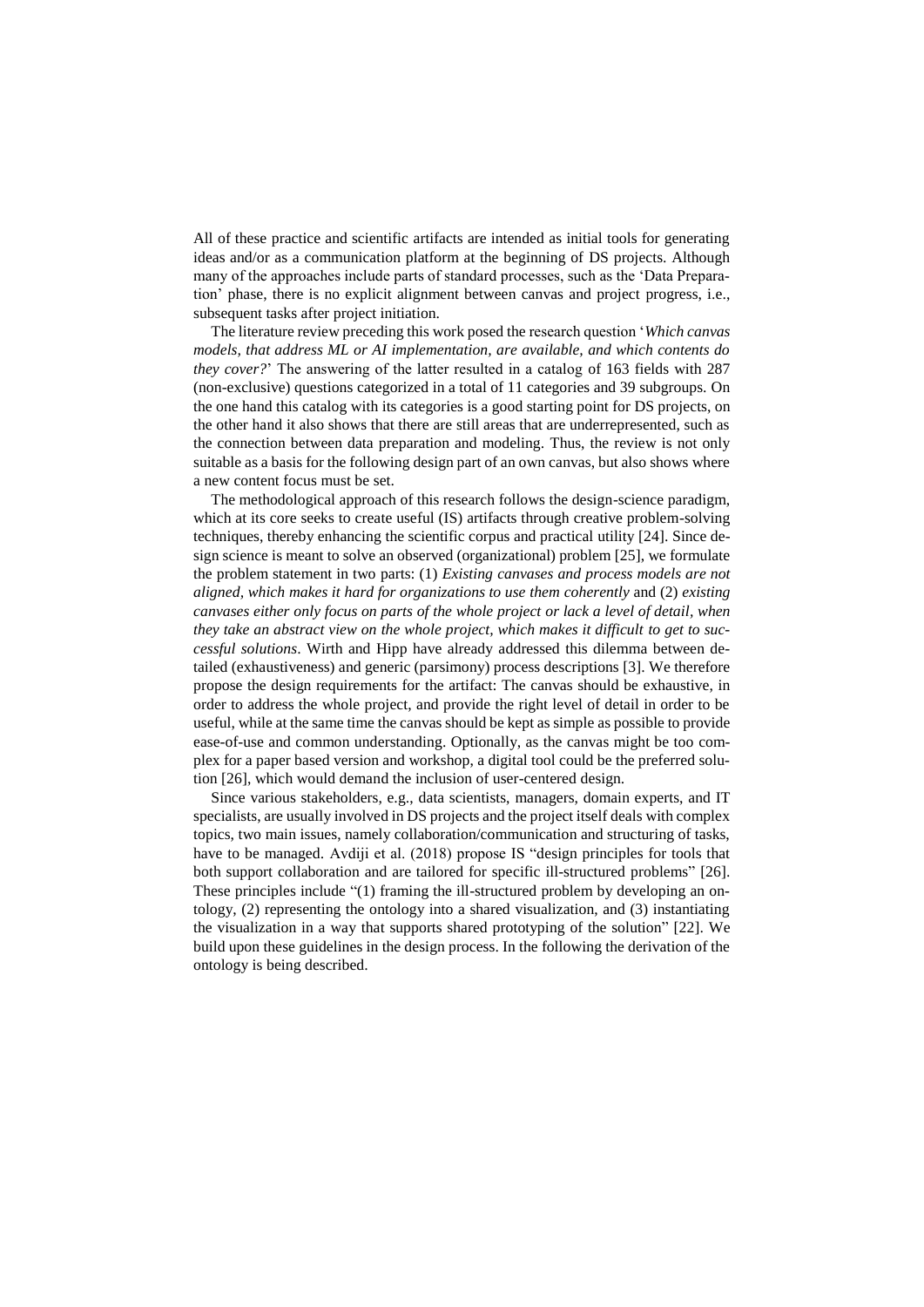#### **3 Developing the Ontology**

The first step in the design of the future artifact, is the development of an ontology. In computer science an ontology is a representation of entities and the relationship between these entities in a specific subject area. It can be understood as reference model [27] and helps reducing "conceptual and lexical confusion by providing a unifying framework within an organization" [26], thereby sharpening problem understanding.

The field of DS encompasses a wide range of disciplines and skills, e.g. computer science, programming, statistics, or data management. In order to make this complex term more tangible, attempts have already been made to develop an ontology for DS, e.g., the Data Science Ontology [28]. This ontology indexes various concepts from the DS discipline as well as annotations of commonly used software libraries. However, the relationship between the elements is not evident from the index. The context and usefulness of the integrated software libraries can only be understood with appropriate prior knowledge. "Its long-term objective is to improve the efficiency and transparency of collaborative, data-driven science."<sup>1</sup> However, this publicly available ontology does not lay claim to completeness, rather it is a living and editable online document. We must therefore use other references.



**Figure 1.** Process and references for the development of the ontology

For this reason, we integrate three main sources to initialize the entities in our ontology (Figure 1). We use selected entities from these sources and then build the relationships between these entities. First of all, we utilize the CRISP-DM process stages (I) [3], as they are fundamental to DS. These stages include the entities 'Business Understanding', 'Data Understanding', 'Data Preparation', 'Modeling', 'Evaluation', and 'Deployment' Then we integrate two sources from prior work, namely the results of the aforementioned literature review regarding ML canvases (II) [11], and an item list of topics and questions, which is a part of project work regarding the development of a DS process model (III) [29]. Our approach ensures, that on the one hand the ontology is built on a tested scientific artifact, as CRISP-DM can be seen as a fundamental basis for DS projects, and on the other hand, both a content focus on DS and ML as well as actuality are taken into account. Additionally, we consider enhancements of the standard process, such as CRISP-ML(Q), which integrates quality assurance in ML projects [30].

Exemplarily, we describe the main path of the ontology (Figure 2), which was taken from CRISP-DM (blue): 'Business Understanding' enables 'Data Understanding', 'Data Understanding' in turn supports 'Business Understanding' and is simultaneously the basis for 'Data Preparation'. 'Modeling' requires 'Data Preparation' and is assessed

-

<sup>1</sup> https://www.datascienceontology.org/about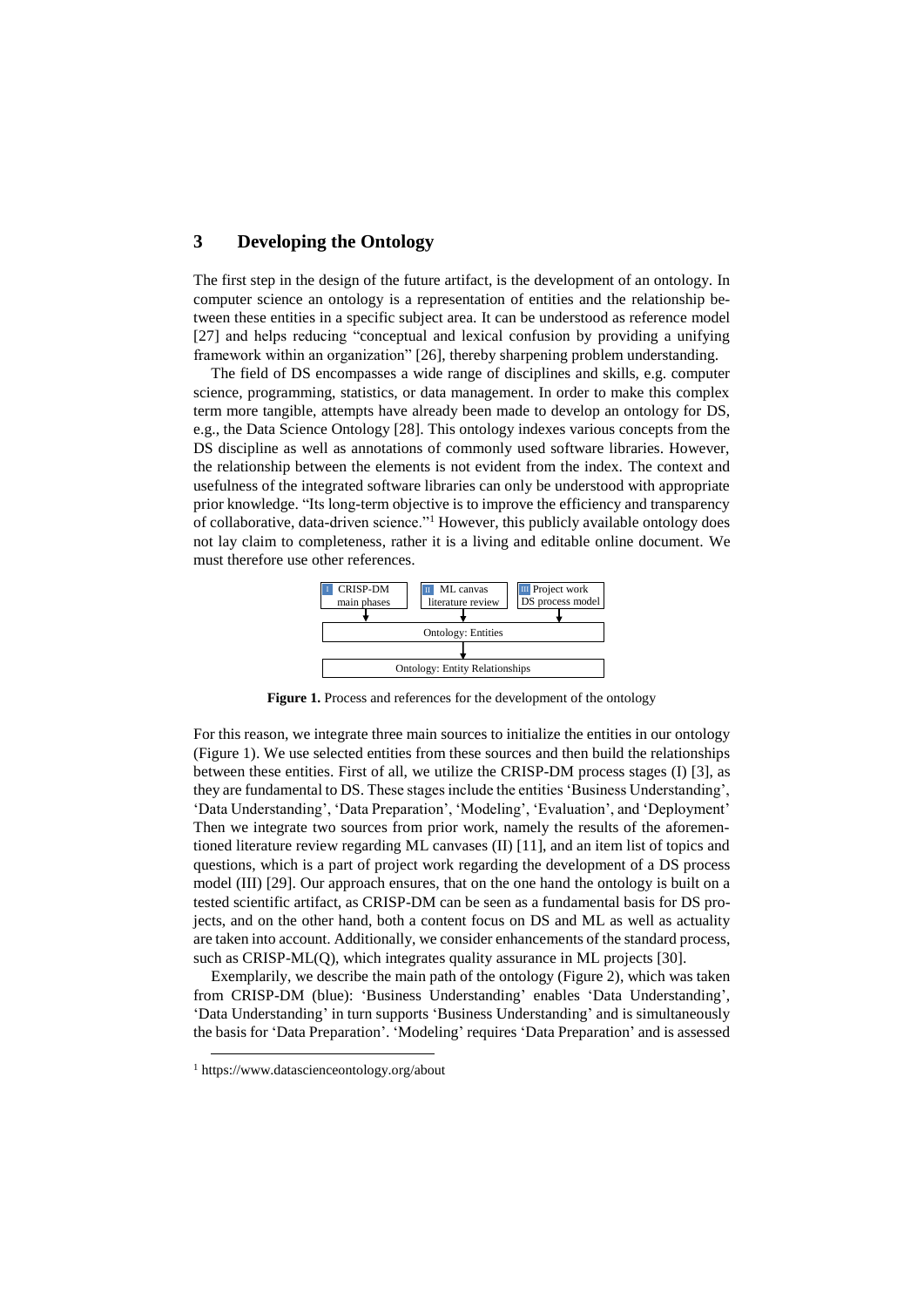by the 'Evaluation', which in turn influences the 'Deployment', and recursively updates the 'Business Understanding'. The ontology is structured in such a way that the main entities are composed of sub-elements, e.g. (shaded), 'Business Understanding' is composed of 'Business Key Performance Indicators' (KPI), which in turn are derived from 'Customer', 'Financial', 'Product', 'Organizational', and 'Technological Understanding'. The interlinking of the sub-elements results in a web structure, which reflects the iterative nature of DS projects, and CRISP-DM respectively. Another central aspect of DS projects is captured in the ontology, namely the paths between 'Data Quality' and 'Model Training' (red). Extent and kind of the entire data preparation is substantially dependent on the selection and programming of an appropriate ML/AI algorithm, vice versa. The estimator selection in turn affects the model training and tuning. Therefore, depending on project maturity, different entities have to be incorporated. The ontology in Figure 2 represents an interim result and contribution of our research. It provides a holistic overview of a DS project.



**Figure 2.** Simplified view of the ontology of a data science project

#### **4 Conclusion and Future Research**

In this article we call for the design of a new canvas for DS projects that is both holistic and compact, as previous approaches either address only partial aspects or are too generic. The artifact should support (small) organizations not only in generating ideas, but also in supporting the overall project. The design of the canvas is to be done in three steps, defining the ontology, designing a shared visualization and initializing the canvas. In this paper, the derivation of the ontology is presented as an intermediate result and contribution of our research. Future research consequently involves finalizing the design process, integrating principles of user-centered design [31], and evaluating the artifact. The evaluation is to be done essentially through qualitative methods, e.g., workshops and case studies, as is common in design science projects, and refers mainly to plausibility, usability, and perceived usefulness of the artifact.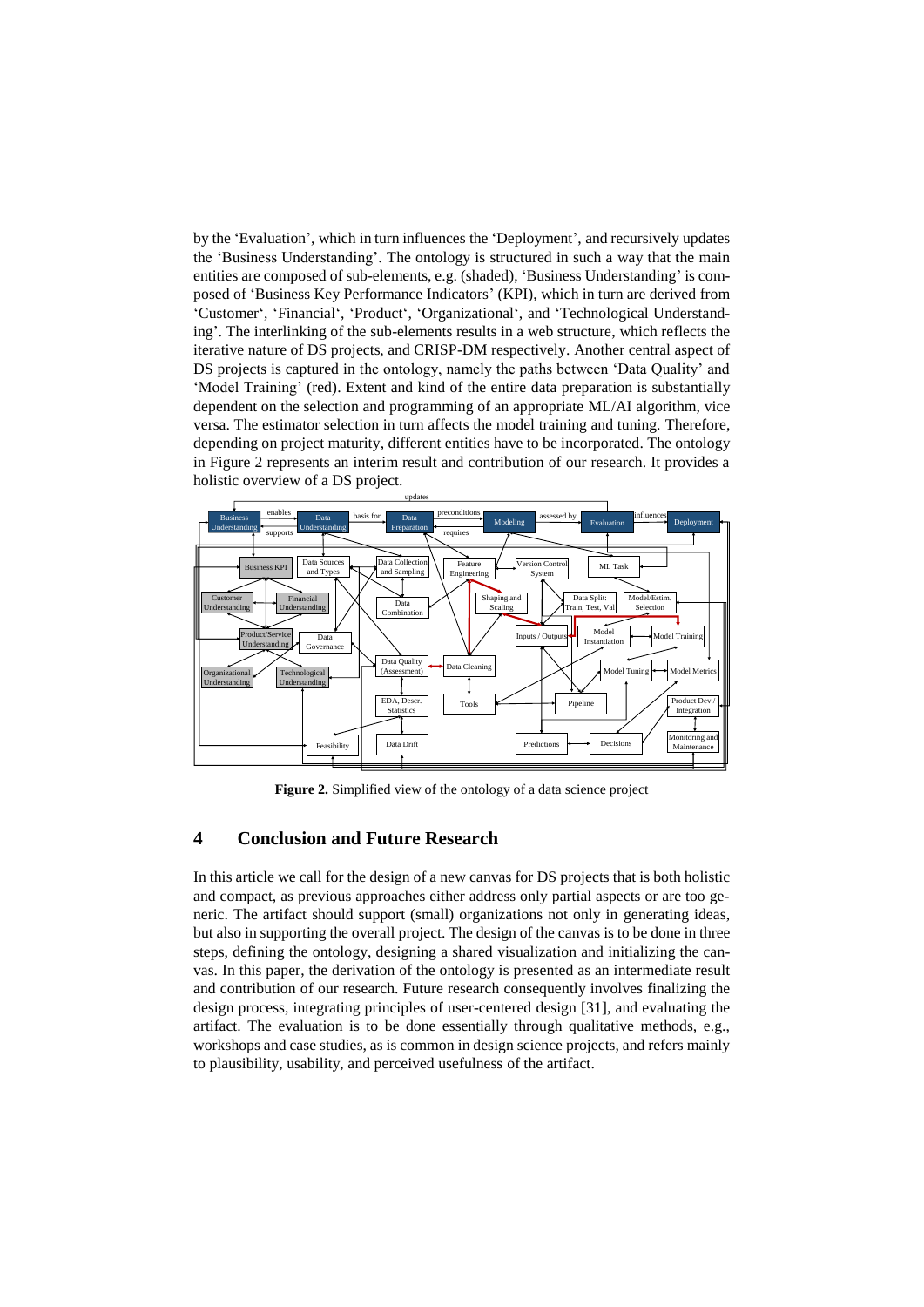#### **References**

- 1. The Economist: The world's most valuable resource is no longer oil, but data. https://www.economist.com/leaders/2017/05/06/the-worlds-most-valuable-resource-is-nolonger-oil-but-data. Accessed 30.08.2021 (2021)
- 2. Fruhwirth, M., Breitfuss, G., Pammer-Schindler, V.: The Data Product Canvas A Visual Collaborative Tool for Designing Data-Driven Business Models. BLED 2020 Proceedings (2020)
- 3. Wirth, R., Hipp, J.: CRISP-DM: Towards a standard process model for data mining. Proceedings of the Fourth International Conference on the Practical Application of Knowledge Discovery and Data Mining (2000)
- 4. Alsheiabni, S., Cheung, Y., Messom, C.: Towards An Artificial Intelligence Maturity Model: From Science Fiction To Business Facts. PACIS 2019 Proceedings (2019)
- 5. Provost, F., Fawcett, T.: Data Science and its Relationship to Big Data and Data-Driven Decision Making. Big data, 1(1):51–59 (2013)
- 6. Kronsbein, T., Mueller, R.: Data Thinking: A Canvas for Data-Driven Ideation Workshops. Hawaii International Conference on System Sciences 2019 (HICSS-52) (2019)
- 7. Osterwalder, A., Pigneur, Y.: Business model generation. A handbook for visionaries, game changers, and challengers. Wiley&Sons, New York (2010)
- 8. Dorard, L.: The Machine Learning Canvas. A handbook for innovators and visionary managers striving to design tomorrow's Machine Learning systems (2019)
- 9. Hunke, F., Seebacher, S., Thomsen, H.: Please Tell Me What to Do Towards a Guided Orchestration of Key Activities in Data-Rich Service Systems. In: Hofmann, S., Müller, O., Rossi, M. (Hrsg.), *Designing for Digital Transformation. Co-Creating Services with Citizens and Industry. 15th International Conference on Design Science Research in Information Systems and Technology, DESRIST 2020, Kristiansand, Norway, December 2– 4, 2020, Proceedings.* Springer International Publishing; Imprint: Springer, Cham (2020)
- 10. Sammon, D., Nagle, T.: The Data Value Map: A framework for developing shared understanding on data initiatives. ECIS 2017: 25th European Conference on Information Systems:1439–1452 (2017)
- 11. Thiée, L.-W.: A systematic literature review of machine learning canvases. Workshop: Künstliche Intelligenz für kleine und mittlere Unternehmen (KI-KMU 2021). IN-FORMATIK 2021. Lecture Notes in Informatics (LNI) - Proceedings. Series of the Gesellschaft für Informatik (GI) (in publication) (2021)
- 12. Schmarzo, B.: Data Science "Paint by the Numbers" with the Hypothesis Development Canvas. https://www.linkedin.com/pulse/data-science-paint-numbers-hypothesis-development-canvas-schmarzo/. Accessed 27.04.2021 (2018)
- 13. Zhou, Z., Sun, L., Zhang, Y., Liu, X., Gong, Q.: ML Lifecycle Canvas: Designing Machine Learning-Empowered UX with Material Lifecycle Thinking. Human–Computer Interaction, 35(5-6):362–386 (2020)
- 14. Heberle, A., Löwe, W., Gustafsson, A., Vorrei, Ö.: Digitalization Canvas Towards Identifying Digitalization Use Cases and Projects. Journal of Universal Computer Science, 23(11):1070–1097 (2017)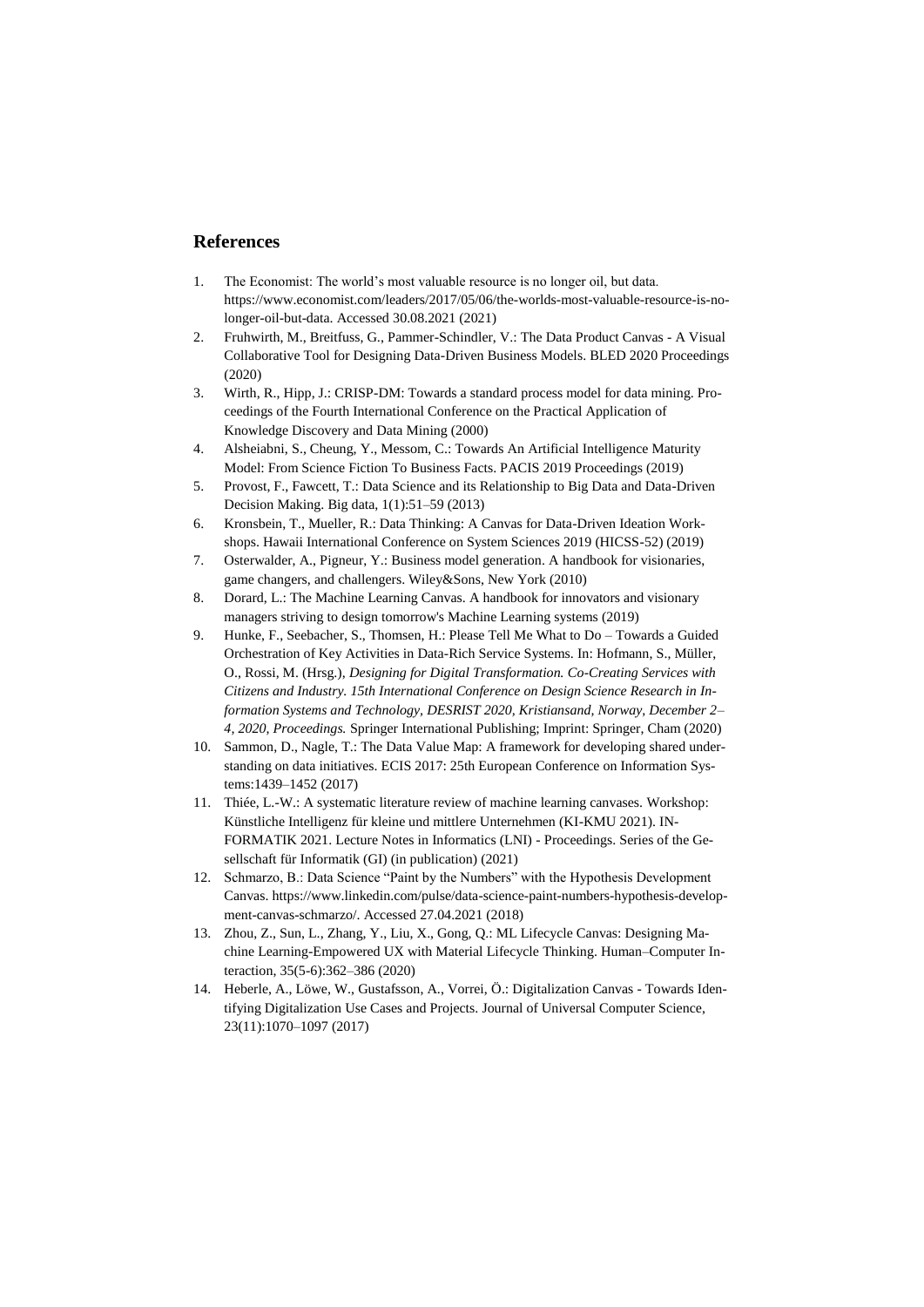- 15. Agrawal, A., Goldfarb, A., Gans, J.: A Simple Tool to Start Making Decisions with the Help of AI. https://hbr.org/2018/04/a-simple-tool-to-start-making-decisions-with-thehelp-of-ai. Accessed 16.04.2021 (2018)
- 16. Dewalt, K., Rands, R.: Become an AI Company in 90 Days: The No-Bullshit Guide for Understanding AI, Identifying Opportunities, and Launching Your First Product. Prolego (2018)
- 17. Zawadzki, J.: Introducing the AI Project Canvas Towards Data Science. https://towardsdatascience.com/introducing-the-ai-project-canvas-e88e29eb7024. Accessed 15.04.2021 (2019)
- 18. Engel, M., Lang, F.: A Pilot Study on Designing a Data & AI Performance Canvas. AMCIS 2020 Proceedings (2020)
- 19. Kreutzer, R. T., Sirrenberg, M.: AI Challenge How Artificial Intelligence Can Be Anchored in a Company. In: Kreutzer, R. T., Sirrenberg, M. (Hrsg.), *Understanding Artificial Intelligence. Fundamentals, Use Cases and Methods for a Corporate AI Journey.*  Springer International Publishing; Imprint: Springer, Cham (2020)
- 20. Kerzel, U.: Enterprise AI Canvas Integrating Artificial Intelligence into Business. Applied Artificial Intelligence, 35(1):1–12 (2021)
- 21. Mathis, K., Köbler, F.: Data-Need Fit Towards Data-Driven Business Model Innovation. ServDes. 2016, Fifth Service Design and Innovation conference (2016)
- 22. Kayser, L., Mueller, R., Kronsbein, T.: Data Collection Map: A Canvas for Shared Data Awareness in Data-Driven Innovation Projects. Proceedings of the 2019 Pre-ICIS SIGDSA Symposium (2019)
- 23. Kühne, B., Böhmann, T.: Data-Driven Business Models Building the Bridge between Data and Value. Twenty-Seventh European Conference on Information Systems (ECIS2019), Stockholm-Uppsala, Sweden. (2019)
- 24. Hevner, A., March, S. T., Park, J., Ram, S.: Design Science in Information Systems Research. MIS Quarterly, 28(1):75 (2004)
- 25. Peffers, K., Tuunanen, T., Rothenberger, M. A., Chatterjee, S.: A Design Science Research Methodology for Information Systems Research. Journal of Management Information Systems, 24(3):45–77 (2007)
- 26. Avdiji, H., Elikan, D., Missonier, S., Pigneur, Y.: Designing Tools for Collectively Solving Ill-Structured Problems (2018)
- 27. Osterwalder, A.: The business model ontology a proposition in a design science approach. undefined (2004)
- 28. Chuprina, S., Alexandrov, V., Alexandrov, N.: Using Ontology Engineering Methods to Improve Computer Science and Data Science Skills. Procedia Computer Science, 80:1780–1790 (2016)
- 29. Schulz, M., Neuhaus, U., Kaufmann, J., Badura, D., Kerzel, U., Welter, F., Prothmann, M., Kühnel, S., Passlick, J., Rißler, R., Badewitz, W., Dann, D., Gröschel, A., Kloker, S., Alekozai, E. M., Felderer, M., Lanquillon, C., Brauner, D., Gölzer, P., Binder, H., Rohde, H., Gehrke, N.: DASC-PM v1.0. Ein Vorgehensmodell für Data-Science-Projekte. valantic Business Analytics GmbH; Nordakademie gAG Hochschule der Wirtschaft; Universitäts- und Landesbibliothek Sachsen-Anhalt, Hamburg, Elmshorn, Halle (Saale) (2021)